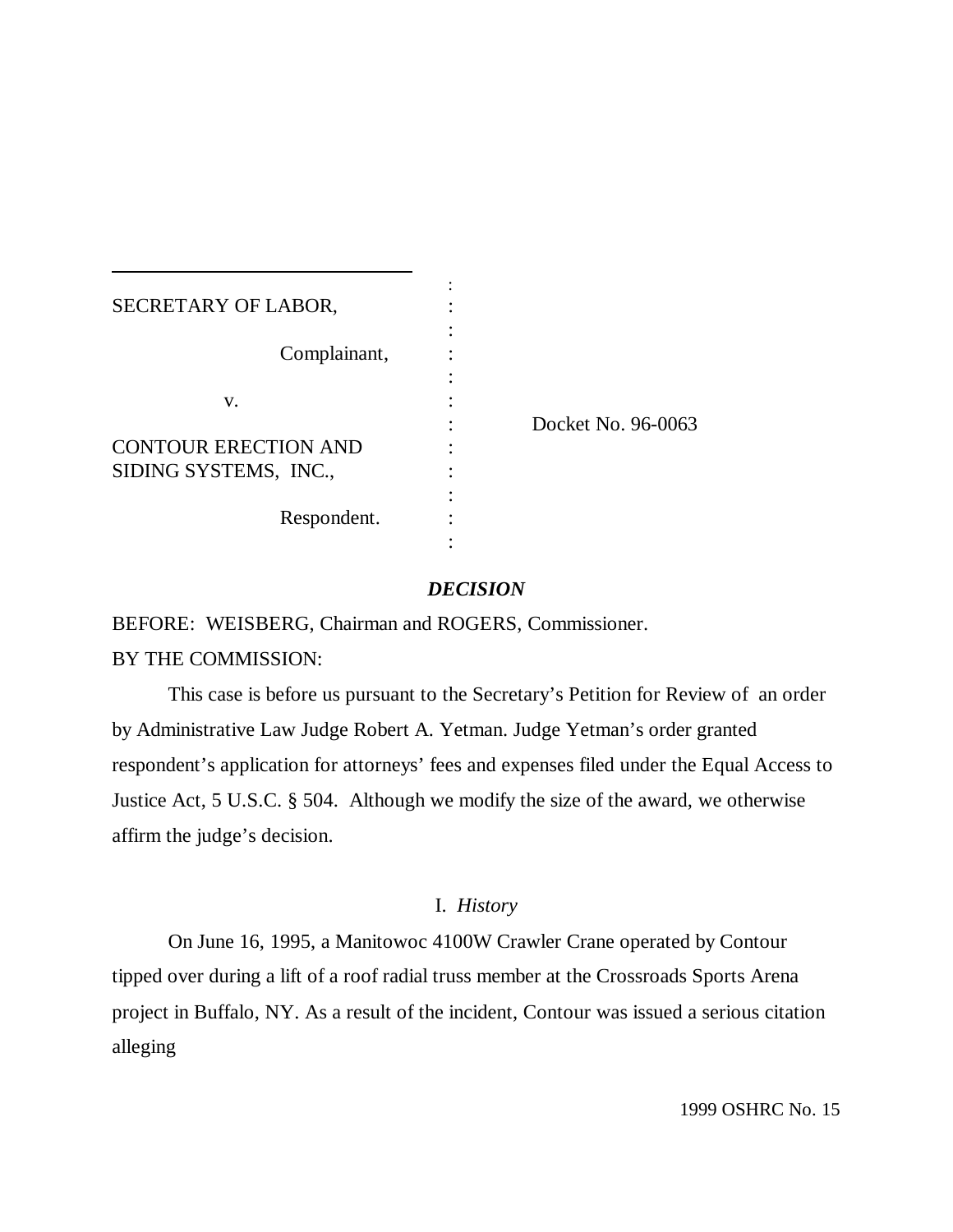violations of 29 C.F.R.  $\S 1926.550(a)(1)$ , for failing to comply with the manufacturer's specifications and limitations applicable to the operation of crane(s) or derrick(s), and 29 C.F.R. §1926.550(b)(2) for loading the crane beyond the rated load.

The Secretary's theory of the case as to what caused the crane to tip over was developed by Michael Marshall, a civil engineer and OSHA employee with no particular expertise in the operation of cranes. Marshall visited the site, where he obtained measurements and took photographs. He also observed the crane's manufacturer perform mechanical tests on the crane's hoist loading system. As a result of these observations, Marshall dismissed the possibility of mechanical failure as a cause of the accident. He instead focused on proving that the crane was in an overloaded condition. Based on his calculations, the safe operating radius of the crane, given its load (approximately 88,000 lbs), was 50 feet. From selected employee interviews, and his own calculations, Marshall concluded that, as a result of the overload, to keep the load from hitting the boom and to lift the load over the temporary towers that had been constructed to support the roof, the boom had to be extended to a radius of 55 feet, which exceeded the safe operating radius of the crane.

During his investigation, Marshall twice consulted Paul Zorich, a recognized expert in all aspects of crane operations,<sup>1</sup> who he believed agreed with his theory of the case. Marshall consulted with no other experts. On July 12, Contour amended its answer to an interrogatory to state its intent to call Zorich as its expert witness at the hearing scheduled for Tuesday, July 30, 1996. Zorich's deposition was taken on Thursday, July 25, 1996, but was not introduced into evidence. At the hearing, Zorich testified that, in his expert opinion, the accident was probably caused by an electrical malfunction that caused the boom to lower

2

 $1$ <sup>1</sup>Zorich has extensive experience investigating accidents involving cranes. He is recognized by the Secretary as a leading crane expert and is often consulted by OSHA in its work activities involving cranes. He is also chairman of the American National Standards Institute committee responsible for drafting safety standards for cranes.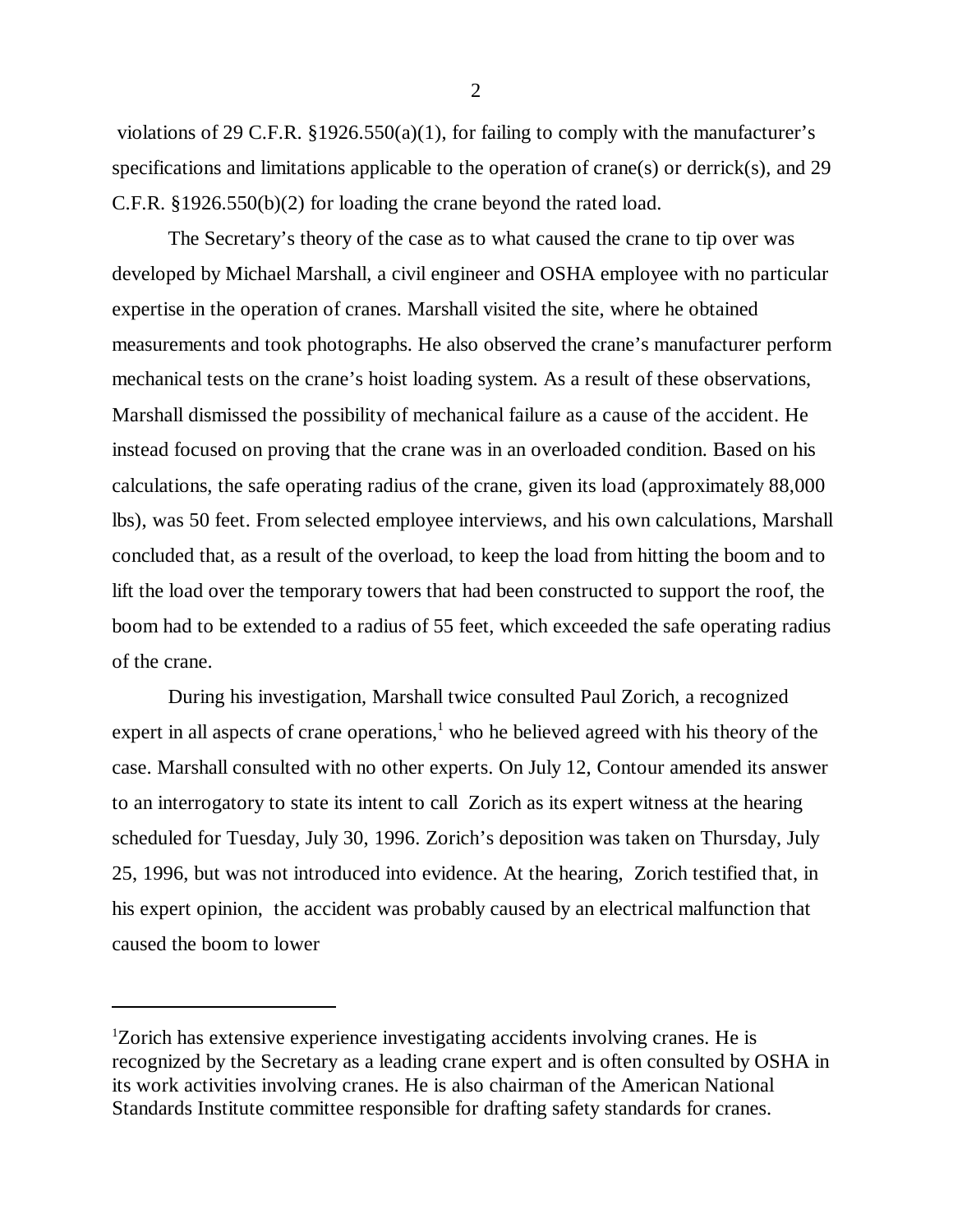beyond the safe operating radius and into the tipping radius of the crane.<sup>2</sup> On crossexamination by the Secretary, Zorich denied that he ever concurred with Marshall's conclusion that the accident was the result of operating the crane beyond its safe operating radius.

In his decision on the merits, Judge Yetman found that Marshall was "not an expert in the design or operation of cranes and is not qualified to render an expert opinion regarding any mechanical failure of the crane." The judge also observed that, in reaching his conclusions, Marshall disregarded the testimony of nine employees, including both the foreman and crane operator, which established that the crane was operated properly. Instead, he relied on the unsworn statements of three ironworkers, which contained conflicting estimates of the position of the load before the collapse.<sup>3</sup> Indeed, the judge noted that the Secretary failed to call any "percipient" witnesses to corroborate Marshall's testimony or to verify the factual basis for his conclusions. The judge took specific notice of the fact that Zorich, who he considered a highly qualified expert on cranes, could not even understand the methodology used by Marshall to arrive at his conclusions. Accordingly, he concluded that the Secretary failed to establish "by creditable evidence" that the crane was overloaded, and he vacated the citation.

Following issuance of the judge's decision, Contour timely filed an EAJA application seeking reimbursement for legal fees and expenses incurred from the commencement of the action. The judge granted the application in part, finding that, after taking Zorich's deposition, the Secretary's position was no longer substantially justified. The judge found that, although it was unclear what transpired between them, Marshall, who had "no

3

<sup>&</sup>lt;sup>2</sup>Prior to the collapse, the operator had lowered the boom approximately two feet, resulting in an increase in the operating radius from 45 feet to 47 feet . He then tried to boom up. However, according to Zorich, the prior order to lower the boom was stuck in the crane's memory. This caused the boom to lower, despite the best efforts of the operator to reverse the process.

<sup>&</sup>lt;sup>3</sup>One of these employees was called by Contour to testify at the hearing.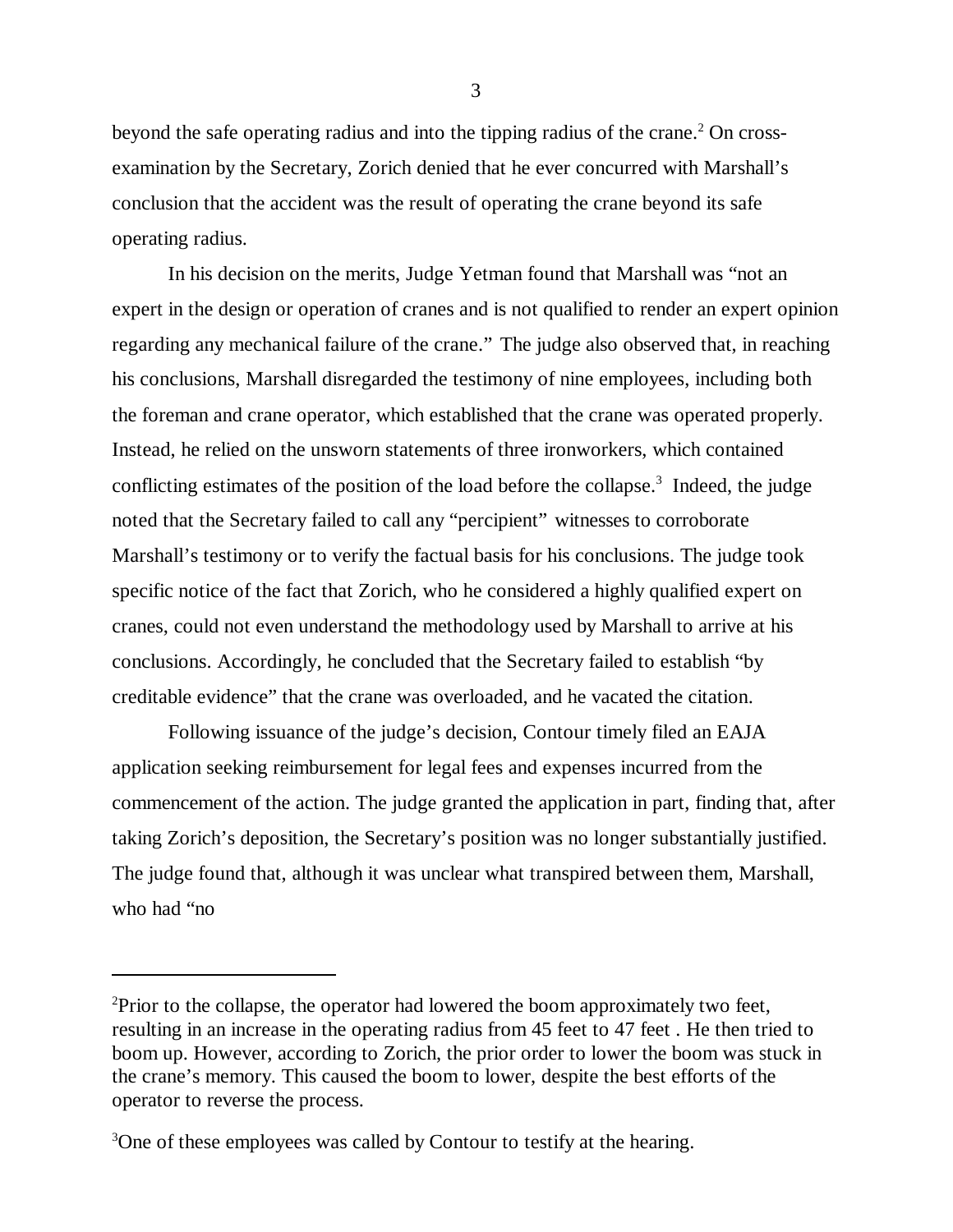experience in the design, mechanics or operation of cranes" and who did not "possess any experience in investigating crane collapses," believed that "Mr. Zorich concurred with his theory" that Contour had deliberately overloaded the crane. The judge found that, based on this belief, Marshall's decision to recommend that a citation be issued was reasonable and justified. However, the judge also found that the reasonableness of the Secretary's theory was "severely undermined" when Zorich was retained by Contour as its expert witness. "The individual relied upon by the government to support its theory now disputed the validity of the citation issued to Respondent." He found that the basis for Zorich's alternative theory became clear, or should have become clear, during the Secretary's deposition of Zorich on July 25. The judge found that the Secretary's failure to seek technical assistance to corroborate and explain her theory of the violation after learning that Zorich did not support it and had an alternative theory, leads to the conclusion that, as of the date of the deposition, the Secretary was no longer substantially justified in proceeding with the original theory.<sup>4</sup>

<sup>&</sup>lt;sup>4</sup>We note that Zorich's deposition was never entered into the official record of this case. On review, the Secretary has moved the Commission to receive Zorich's deposition so it may consider the text of the deposition. In the Secretary's view, "reference to the actual text of Zorich's statements is indispensable to the full and fair presentation of her case on discretionary review." We agree. Normally, a determination of substantial justification is based on the record made on the merits of the case and additional evidence is not allowed. *See e.g.,* Commission EAJA Rule 307(a)(1) and (a)(2); 29 C.F.R. § §  $2204.307(a)(1)$  and  $(a)(2)$ . Here, however, we are asked to determine if the judge correctly determined that the Secretary was no longer substantially justified in pursuing the case after deposing Zorich. The nature of that deposition is, of course, central to the proper consideration of that issue. Since Zorich was its own witness, Contour had no reason to introduce the deposition. Moreover, the Secretary never sought to use the deposition to impeach or undermine Zorich's testimony or otherwise introduce it into the record. Apparently, the judge inferred from this that the substance of Zorich's deposition was substantially the same as that given at the hearing. While such an inference is not unreasonable, we find in the interest of fairness and substantial justice, that the deposition should be considered in order to evaluate the judge's finding. *See Article II Gun Shop., Inc.*, 16 BNA OSHC 2035, 2036, 1993-95 CCH OSHD ¶30,563, p. 42,299 (No. 91-2146, 1994)(consolidated). Accordingly, we grant the Secretary's motion. Commission EAJA Rule 310, 29 C.F.R. § 2204.310. As we discuss, *infra*, our review of that deposition establishes that the judge's assumptions regarding the nature of Zorich's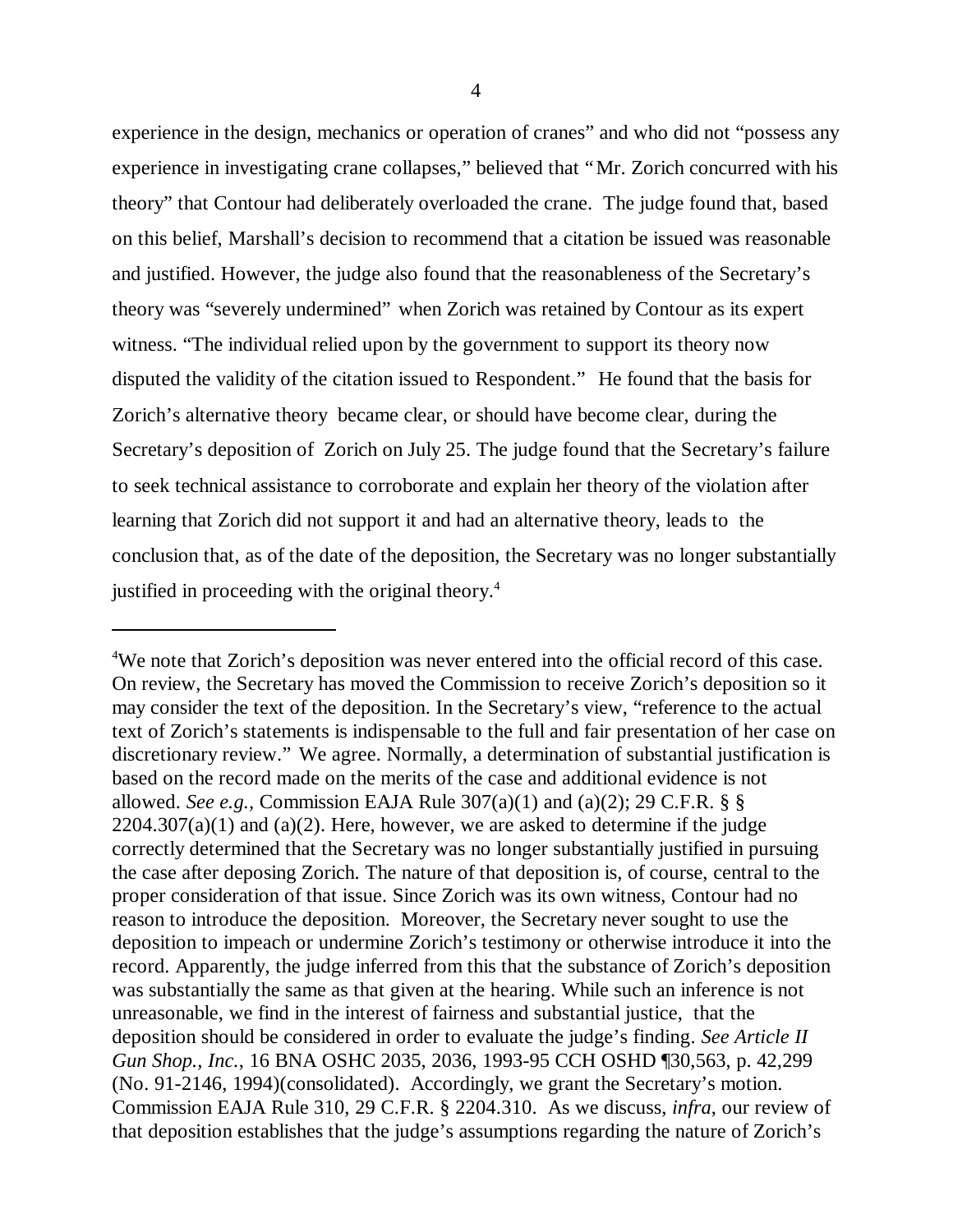Accordingly, he awarded fees and expenses incurred by Contour from the date of the deposition.

#### II. *Standard of Review*

Judges' awards under the EAJA are reviewed by the Commission *de novo. Central Brass Mfg. Co.*, 14 BNA OSHC 1904, 1905, 1987-90 CCH OSHD ¶ 29,144, p. 38,955 (No. 86-978, 1990)(consolidated). The standard of review in these cases is not whether the judge abused his discretion in finding that the Secretary's position was or was not substantially justified, but whether the Secretary's position *was* substantially justified. *Consolidated Construction Inc.,*16 BNA OSHC 1001, 1002, 1991-93 CCH OSHD ¶ 29,992, p. 41,072 (No. 89-2839, 1993).

Thus, a party that prevails on a discrete portion of an adversary adjudication and otherwise meets the size and financial criteria of the Equal Access to Justice Act may be reimbursed for its attorneys' fees and expenses unless the Secretary demonstrates by a preponderance of the evidence that her position in the matter was substantially justified or that particular circumstances would render an award unjust. 5 U.S.C. § 504. *William B. Hopke Co.*, 12 BNA OSHC 2158, 2159, 1986-87 CCH OSHD ¶ 27,729, p. 36,255 (No. 81-206, 1986). Even where the Secretary establishes that she was substantially justified in bringing an action, she may be liable for fees and expenses incurred after determining that her position was no longer justified. *Consolidated Construction Inc.*, *Id.* at 1002, 1991-93 CCH OSHD at p. 41,073.

The loss of a case is not determinative of whether her position was substantially justified. *Hadden v. Bowen*, 851 F.2d 1266, 1267 (10th Cir. 1988). Also, that the government's case lacked "substantial evidence" does not mandate a conclusion that its case was not "substantially justified." *Id.* at 1269.

The test of whether the Secretary's action is substantially justified is essentially one of reasonableness in law and fact. *Hocking Valley Steel Erectors, Inc.*, 11 BNA OSHC 1492,

deposition were correct.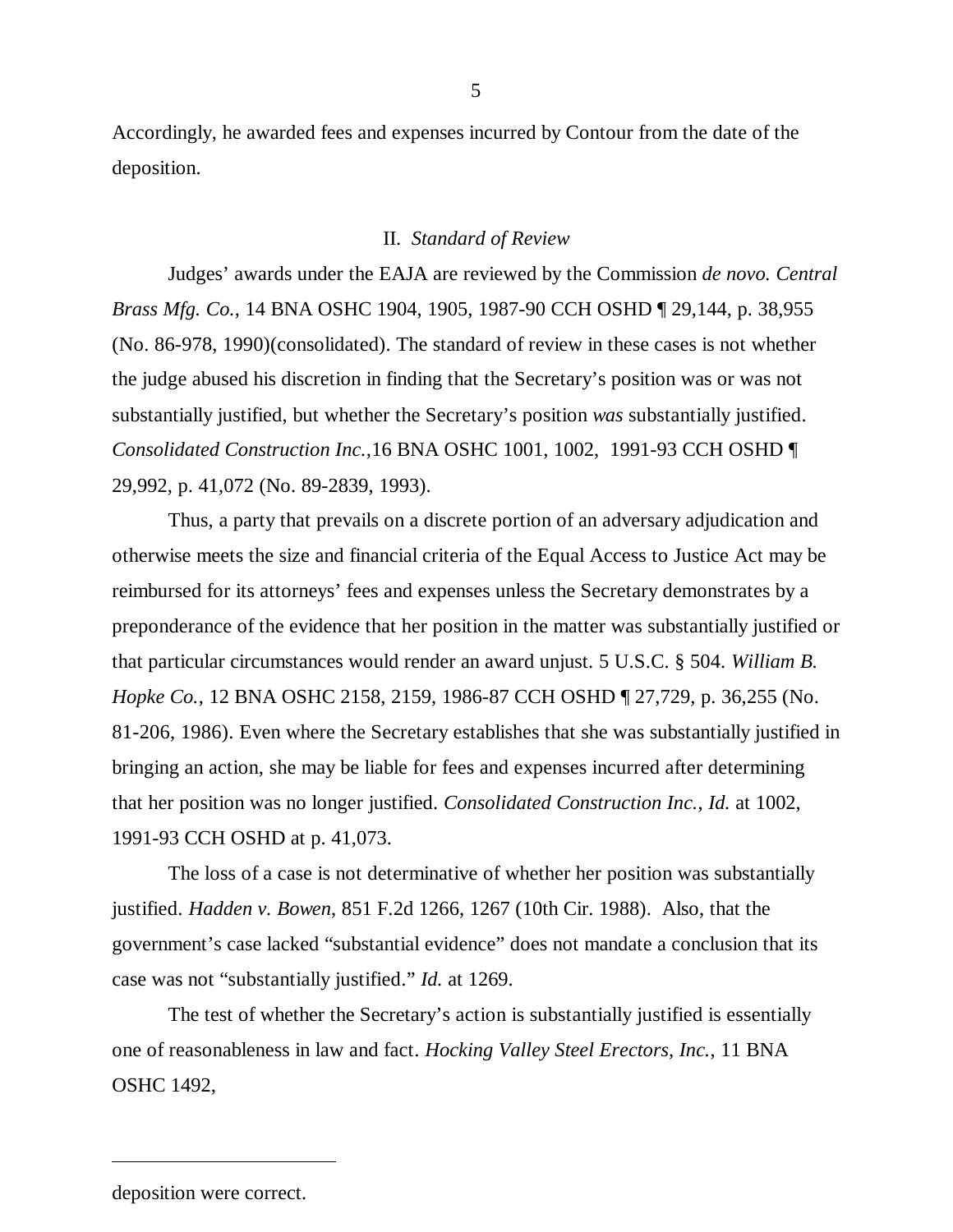1497, 1983-84 CCH OSHD ¶ 26,549, p. 33,906 (No. 80-1463, 1983). The Secretary's position must be substantially justified to a degree that must satisfy a reasonable person. *Consolidated Construction Inc.*, *Id.* at 1002, 1991-93 CCH OSHD at p. 41,072.

The reasonableness test breaks down into three parts: the government must show 'that there is a reasonable basis...for the facts alleged...that there exists a reasonable basis in law for the theory it propounds; and that the facts alleged will reasonably support the legal theory.

*Gatson v. Bowen*, 854 F.2d 379, 380 (10th Cir. 1988)( citations omitted).

The "substantial justification" standard was adopted as a "caution to agencies to carefully evaluate their case and not to pursue those which are weak or tenuous." *William B. Hopke Co.*, *Id.* at 2159, 1986-87 CCH OSHD at p. 36,255-6 (citing H.R. Rep. No. 1418, 96th Cong., 2d Sess. at 14, *reprinted in* 1980 U.S. Code Cong. & Ad. News at 4993).

### III. *Discussion*

In formulating the Secretary's theory of the case, Marshall relied on photographs, the manufacturer's specifications, his own measurements and the statements of the three ironworkers (which were given to the first compliance officer to visit the site and passed on to Marshall when he continued the investigation). Marshall believed that these statements established the proximity of the load to the boom and how much higher the load had to be raised before the lift could be completed. From these figures, together with the other information he gathered, Marshall made complex mathematical calculations to conclude that the lift could not have been successfully made at an operating radius of less than 55 feet, five feet more than what the parties have agreed was the safe operating radius of the crane.

The underlying weakness in Marshall's theory was, as the judge noted, that he used selected statements to support his theory of the violation and ignored statements from the job foreman and crane operator, and others, that tended to show that the load was within safe limits. Nonetheless, Marshall believed that his theory was supported by Zorich, whom he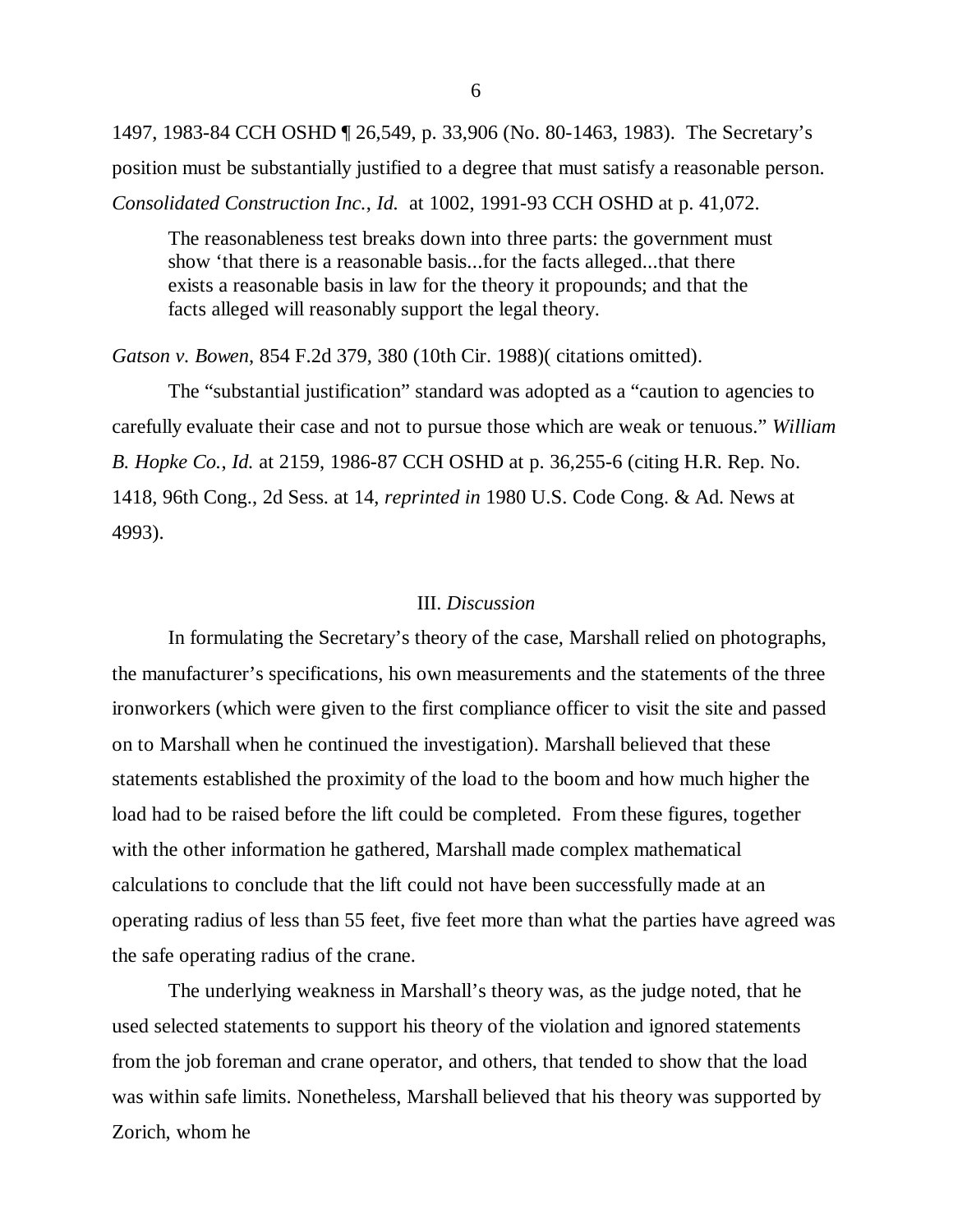consulted in this matter.<sup>5</sup> We agree with the judge that the Secretary was substantially justified in issuing the citation. At that time, the Secretary had reason to believe that Zorich, a highly respected expert in all aspects of crane operation, concurred with Marshall's theory and there was no alternative theory to explain the collapse.

The basis for that support ceased to exist, however, after the Secretary deposed Zorich, on July 25, 1996. In his deposition, Zorich first set forth his theory for the boom collapse. It was based on his review of the photographs and the statements of the crane operator and others and, if correct, would have largely exonerated respondent.<sup>6</sup> The Secretary's case was further weakened by Zorich's testimony that the Secretary's investigative report was incomplete and, therefore, inconclusive, because her investigator failed to conduct tests on the crane mechanism that would have determined whether an electrical malfunction caused the accident.<sup>7</sup> Despite having her case seriously challenged in this manner, the Secretary made no attempt before the hearing to seek further technical assistance to reexamine Marshall's theory. Nor was the Secretary able to counter the challenges to her case made by Zorich at the hearing. We therefore find that, after the deposition, the Secretary was no longer substantially justified in pursuing the case.

7

<sup>&</sup>lt;sup>5</sup>The exact nature of the consultation is not clear from the record. While Marshall testified that Zorich concurred with his theory, Zorich could not recall the consultations in detail.

<sup>6</sup>The Secretary apparently relied heavily on the tip over in her conclusion that the crane was being operated beyond its safe operating radius. After Zorich put forth his theory, however, the evidentiary value of the accident was substantially reduced. An electrical failure which, Zorich opined, caused the crane to tip over, could have occurred regardless of whether the crane was intentionally being operated beyond its safe operating radius. On the other hand, under Marshall's theory it is unclear what caused the crane to tip over since, according to his calculations, the lift could have been made at an operating radius of 55 feet, significantly below the 67 foot tip radius of the crane.

<sup>&</sup>lt;sup>7</sup>If such an examination established that there was no electrical malfunction, the only remaining explanation for the accident would have been that the crane was operated beyond its safe operating limits and into the tip radius.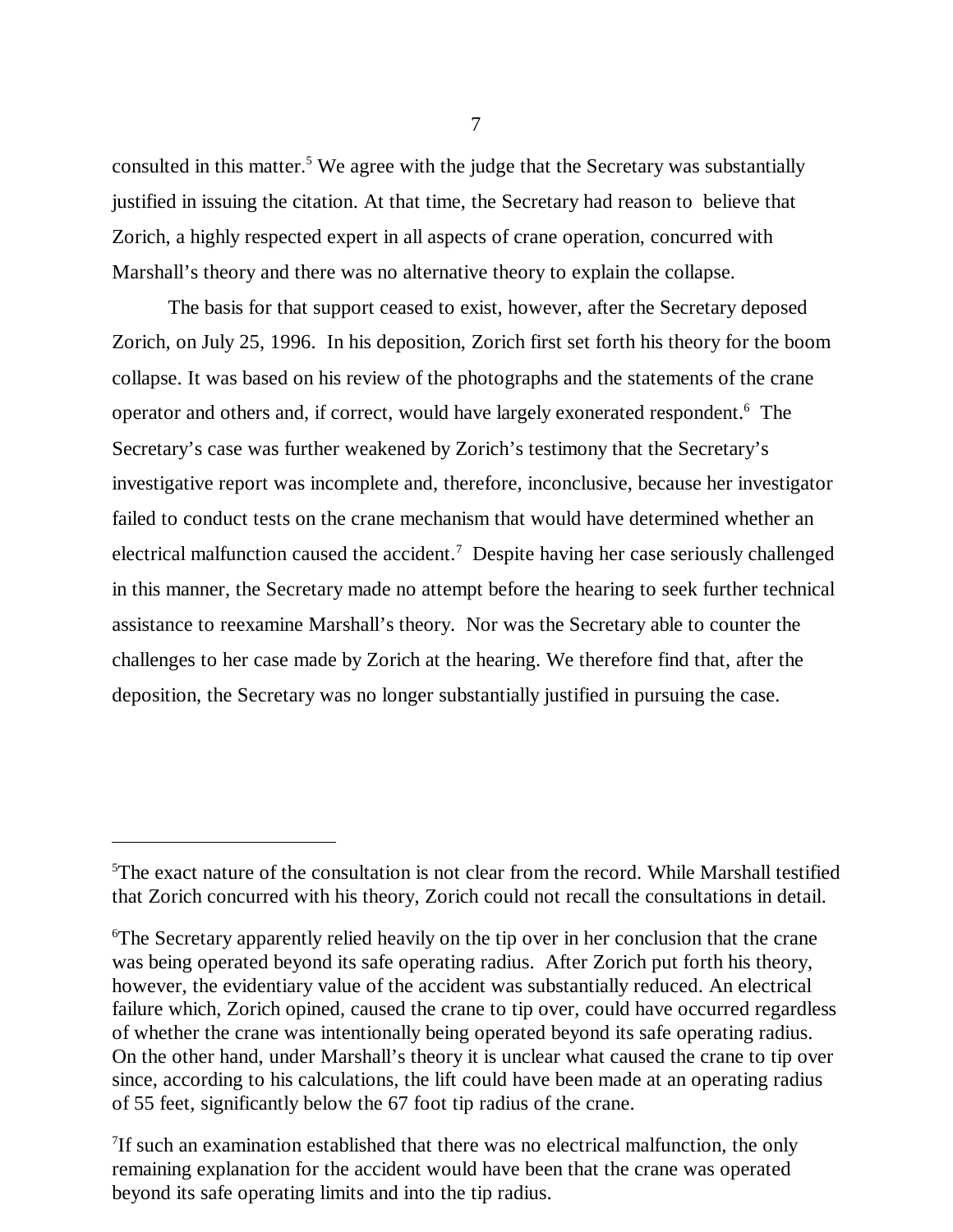We are sympathetic to the Secretary's assertion that the "eleventh hour" nature of the deposition gave her little time to assess her position. However, we find that this does not rise to the level of "special circumstances" sufficient to render an EAJA award unjust. Certainly, after the deposition, the Secretary should have known that her case, as then constituted, was no longer substantially justified. While time was short, the Secretary, at a minimum, could have sought a continuance of the case. Instead, she chose to proceed, forcing Contour to incur fees and expenses to defend itself when the Secretary knew she could no longer carry her burden of proving a violation.

### IV. *Award*

In determining an appropriate award, the judge observed that § 2204.107 was amended to raise the compensable hourly rate for attorney fees from a maximum of \$75 per hour to a maximum of \$125 per hour for fees incurred on or after July 3, 1997 (*See* 62 Fed. Reg. 35961 (1997)); Commission EAJA Rule 107, 29 C.F.R. §2204.107. Accordingly, the judge awarded Contour attorney fees as follows:

7/25/96-7/2/97 226.60 hours @\$75 per hour=\$16,995.00 7/3/97-8/2/97 19.05 hours @\$125 per hour=\$2,381.25

\$19,376.25

\_\_\_\_\_\_\_\_\_\_\_\_\_\_\_

The judge allowed an additional 25.55 hours @ \$125 per hour (\$3,193.75) for fees incurred in preparation of the EAJA application for a total of \$22,570. Finally, the judge awarded \$11,756.40 in expenses (\$3,426.69 in general expenses and \$8,329.71 in expert witness fees). Therefore, the judge awarded Contour a total of attorney's fees and expenses of \$34,326.40.

While we agree with Judge Yetman that Contour is entitled to an award of attorneys' fees and expenses, we find that a modification of the award is appropriate. We find, unlike the judge, that the Secretary was substantially justified in pursuing the case until *after* the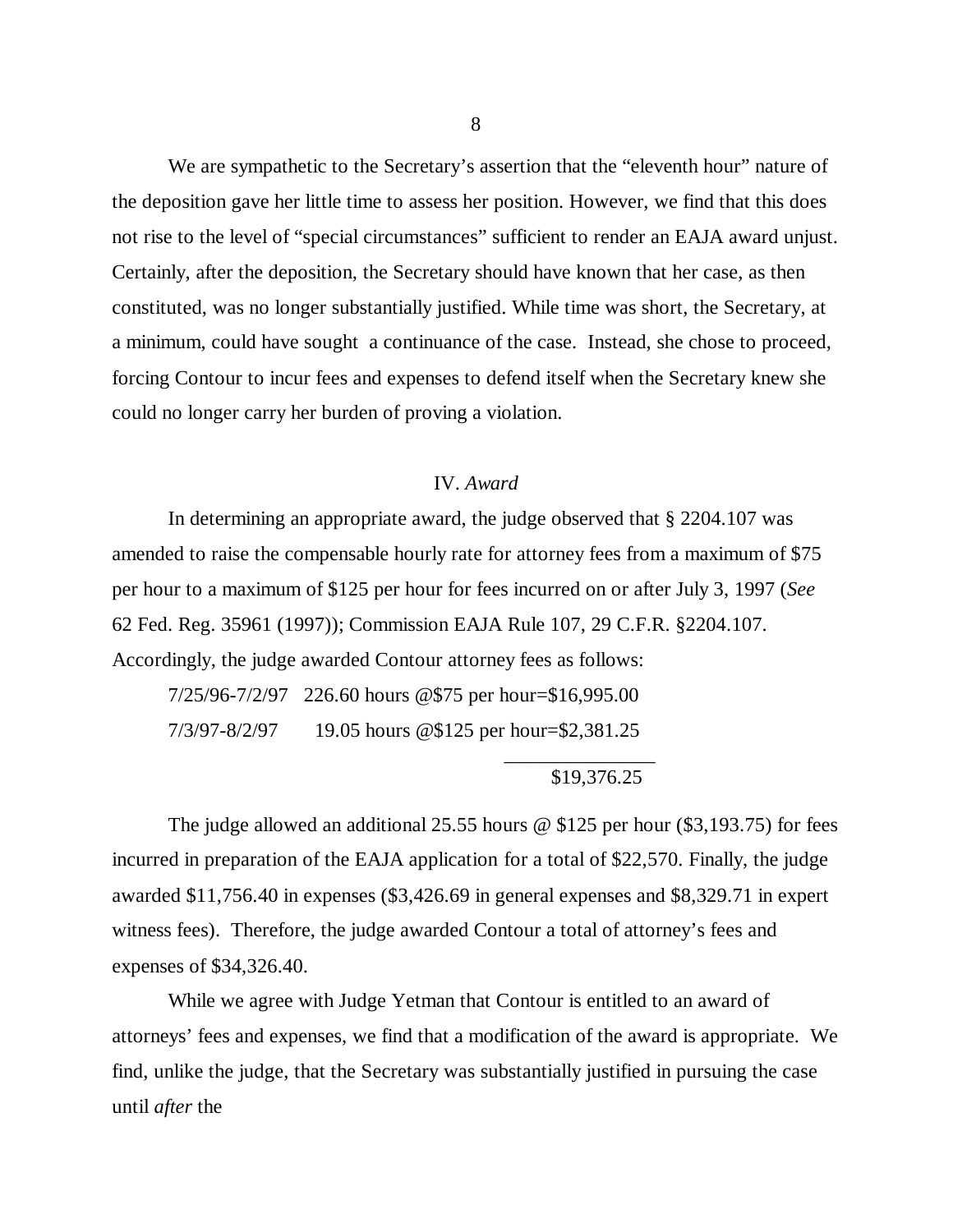taking of Zorich's deposition. Therefore, unlike the judge, we find it inappropriate to compensate Contour for the attorneys' fees and expenses incurred in connection with the deposition.

We also find that the judge erred by awarding attorneys' fees at a rate of \$125 per hour for fees incurred after July 3, 1997. The maximum hourly amount allowed under the EAJA was raised from \$75 to \$125 per hour in the *Small Business Regulatory Enforcement Fairness Act*, Publ. L. 104-121, Title II, § 231(a) (March 29, 1996). The implementing provisions of that Act at § 233 clearly state that "The amendments made by sections 331 and 332 [sic] shall apply to civil actions and adversary adjudications *commenced* on or after the date of the enactment of this subtitle." 8

Accordingly, the \$125 per hour rate would only apply to actions commenced after March 29, 1996. The Commission has held that, as a general rule, the adversary adjudication begins upon issuance of the citation. *Central Brass Mfg. Co.,* 14 BNA OSHC 1904, 1906, 1987-90 CCH OSHD ¶ 29,144, p. 38,955 (No. 86-978, 1990)(consolidated). This citation was issued in December 1995. The \$125 per hour rate, therefore, does not apply to this case.<sup>9</sup>

From the judge's award, we deduct 10.4 hours incurred on the day of the deposition. We also deduct the \$3,403.50 in expert witness fees incurred up to and including the day of the deposition as well as the \$20.42 in meal expenses incurred on that date. Finally, as noted,

<sup>&</sup>lt;sup>8</sup>This is apparently a typographical error. All three provisions are in Subtitle C of the Act entitled "Equal Access to Justice Act Amendments." Moreover, there are no sections 331 and 332 in the Act, and the "effective date" provision immediately follows sections 231 and 232. It is, therefore, apparent that the "effective date" provision should read "The amendments made by sections 231 and 232 shall apply . . ."

<sup>&</sup>lt;sup>9</sup>The Commission revised its rules of procedure to adopt the higher hourly rate by rule, effective July 3, 1997. 62 Fed. Reg. 35961 (1997). However, where the particular circumstances of the case create an inconsistency between the rule and the statute, the terms of the statute are controlling.